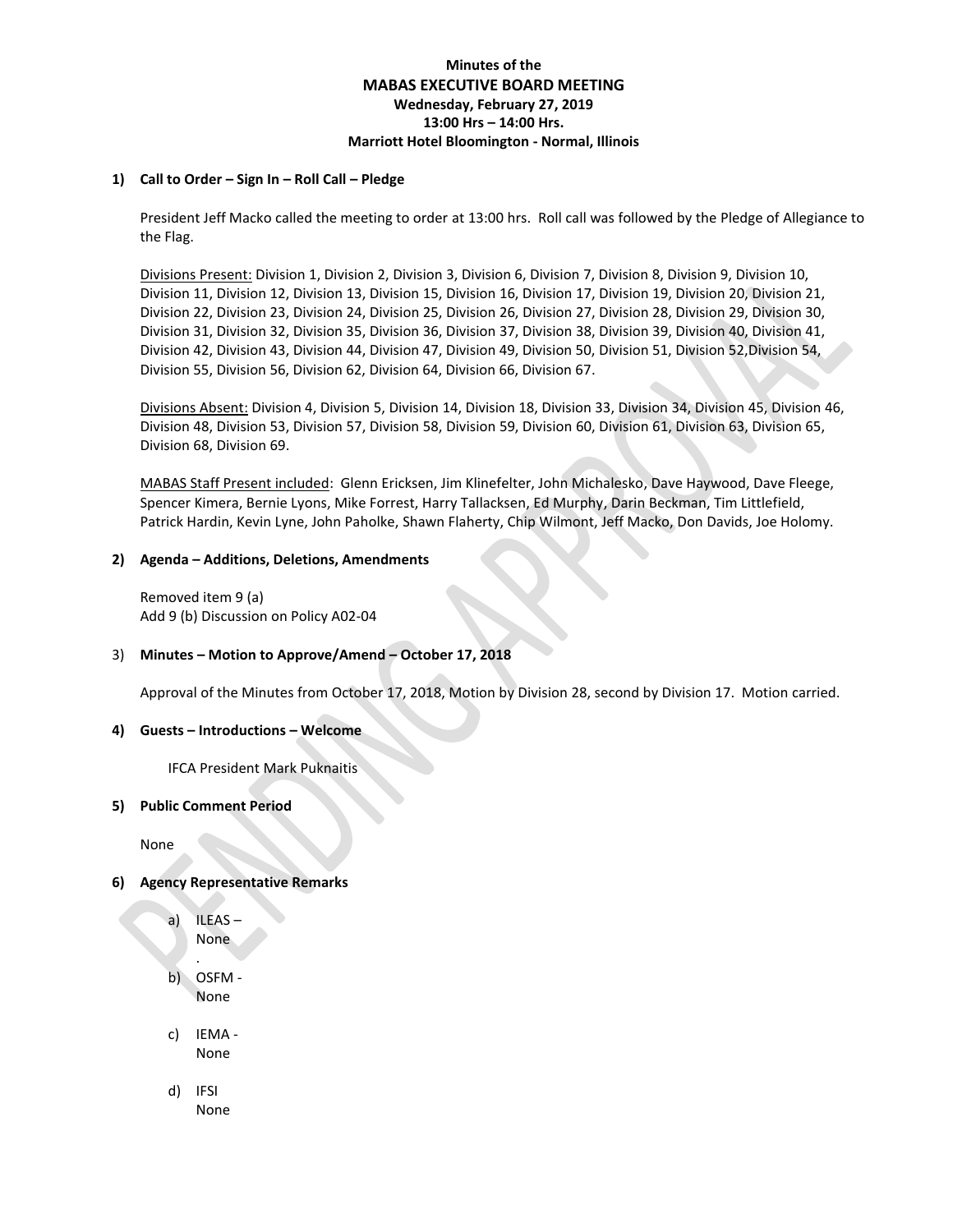## 7) **Finance – Budget – Comptroller's Report**

.

- a) Funds Status Report Treasurer Maloy reported. The meeting packet includes a Statement of Financial Activity (page 5, 6, 7 of the packet)
- b) Dues Report 2018 Treasurer Maloy reported on dues received as of 1/21/2019 (beginning on page 8 of the packet)
- c) Grant Matrix Treasurer Maloy reported on balances on grants as of 1/21/2019 (beginning on page 9 of the packet).
- d) Grant Submittal SHGP/UASI Treasurer Maloy reported on the status of the grant submission (beginning on Page 16 of the packet) and Operating Budget for the various funds.

Acceptance of Treasurer's motion by Division 41, second by Division 38. Motion carried.

Motion to approve the budget as submitted by Division 16, second by Division 51. Motion carried

### **8) Attorney, Legal Counsel, Legislative Matters by**

- a) MABAS IL and MABAS WI Interstate EMS MOA. None.
- b) MABAS-IL and MABAS-IN Interstate None
- c) Other legal issues SB1299 ILEAS and MABAS will be declaring public agencies has been introduced by Senator Munoz. Brief discussion on the advantages.

## **9) Policy Considerations**

- a) Divisional Representation Voting Authorizations #A-02-05 **(Removed)**
- b) Discussion on Policy #A-02-04 By-Laws, nomination rules error stating letter of endorsement from direct supervisor. Brief explanation provided by Committee.

### **10) Committee Matters and Reports**

- a) Individual Committee Reports
	- By Laws Committee Nomination for President Don Davids only packet received. Packet has been reviewed by the Elections Committee. A motion for a unanimous ballot by Division 13, second Division 2. Motion carried. Goal in 2019 is to update policies to be in line with the By-Laws to include reviewing the By-Laws, and review the inter-governmental agreement.
	- Fleet & Mechanics Committee no report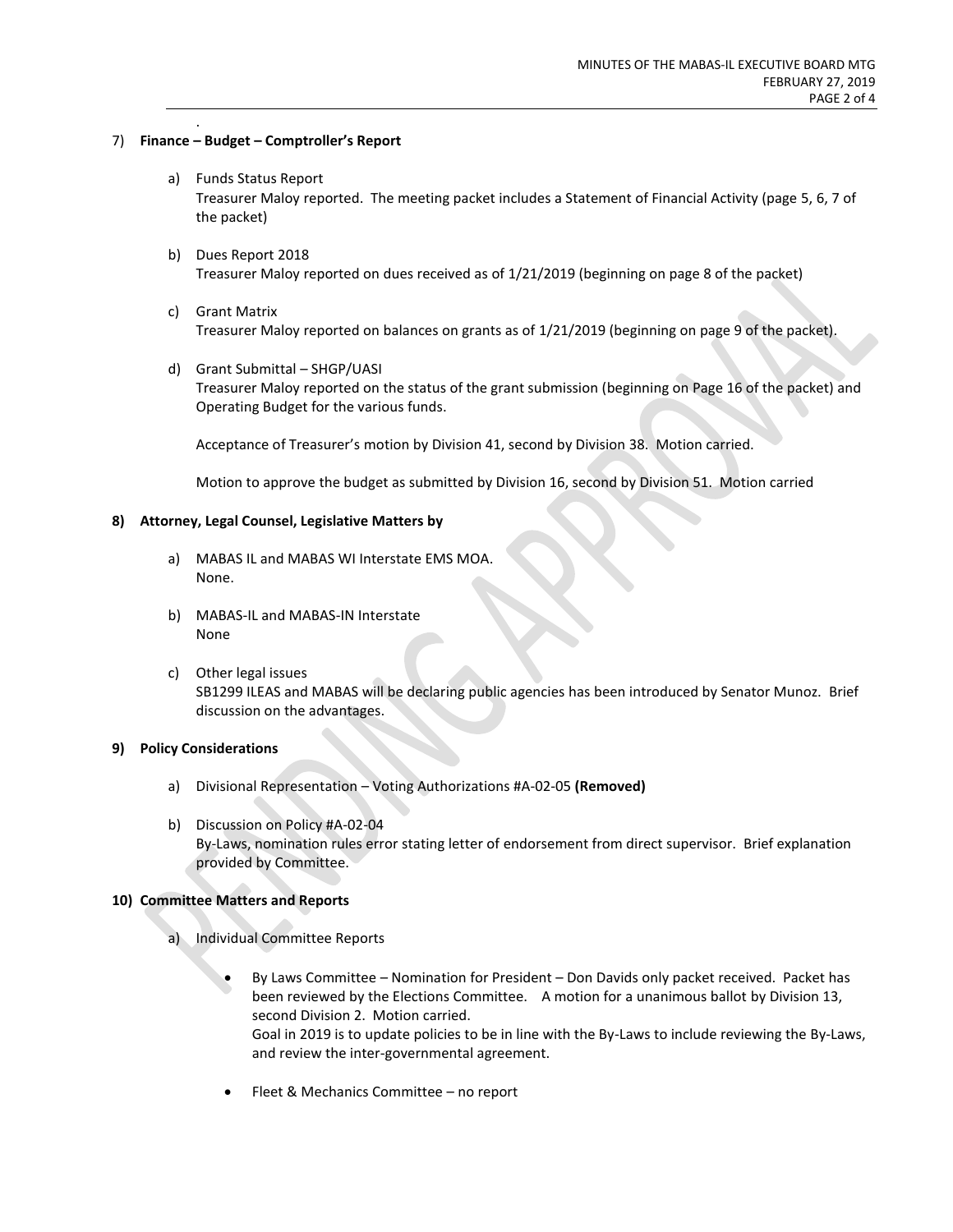- M.I.S.T. Committee no report.
- TRT Committee no report
- Operations Committee no report
- Water Rescue Committee Met on Monday discussing work plan for 2019. Develop document for response. Develop Swift Water deployment policies. Develop 3-year training plan.
- TCD Committee no report
- USAR Committee no report
- Haz Mat Committee Work plan for 2019 research status Haz-Mat Teams, develop monthly reporting, work with IFSI for web-based training, upgrade capabilities, continue consumable items replacement.
- Intelligence Committee no report

### **11) CEO Report**

.

- a) 2019 MABAS Summit Update Attendance is up from last year – total 409 attendees. Good summit thus far, vendors very satisfied.
- b) Proposed Dates For 2020 and 2022 Summits same location February 24<sup>th</sup> thru the 28<sup>th</sup> in 2020 February 22<sup>nd</sup> thru the 26<sup>th</sup> in 2021
- c) MABAS Non-Profit Foundation Status Report Foundation is functional. Working on the IRS status and having a website separate from MABAS-IL. Working on funding sources that will support the summit and additional trainings in the future
- d) Special Teams Status Report Reviewed the status of all teams across the state – 2 TRT on probation and 1 Haz-Mat on probation.
- e) Regional Exercise Initiative Two exercised scheduled for late April 2019. One in Rock Island and one in Division 47 simultaneously
- f) North Carolina Deployment/EMAC Report The MABAS staff has submitted the expenses by those departments who incurred as a result of the deployment. The reimbursement is in the hands of North Carolina for payment – our cost came under the estimate.
- g) 2018 MABAS/ITTF Annual Report on page 20 of the packet
- h) 2019 ITTF Unmet Needs Document on page 32 of the packet (1) Divisional Reporting Needs – brief discussion, no action taken
- i) Replacement of Expiring Equipment budget/funding constraints will restrict what is replaced by MABAS.